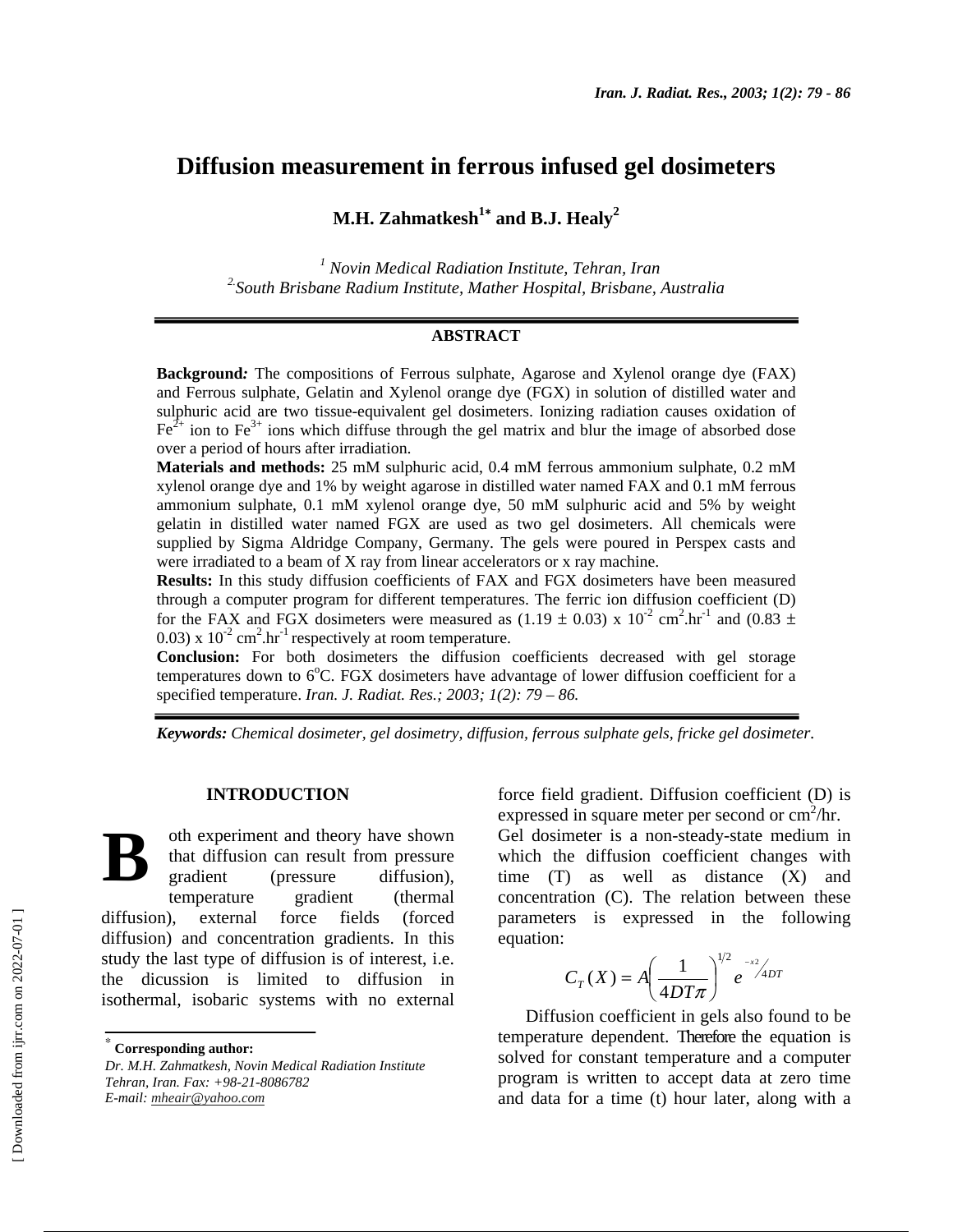pre-selected value of the diffusion coefficient. The program calculated the optical density (proportional to ferric ion concentration) after (t) hours using the diffusion coefficient D with a convolution algorithm. The calculated data was compared to the measured (t) hours data with calculation of their squared difference. Different values of D were input to the program and the value of D for which the squared difference was minimized was accepted as the diffusion coefficient for that specified constant temperature. Many works have been devoted to the study of ferric ion diffusion (Schuls *et al.* 1990, Day 1990, Olsson *et al.* 1992, Balcom *et al.* 1993, 1995, Brunt *et al.* 1994, Harris *et al.* 1996, Rae *et al.* 1996, Kron *et al.* 1997, Pedersn *et al.* 1997, Baldock *et al.* 1997). Researchers have measured the ferric ion diffusion coefficient to predict the effects of diffusion and separate the measurement of dose from diffusion.

One way of combating ferric ion diffusion would be increase the concentration of gelation agent. However gels with agarose more than 1.0% and gelatin more than 9% by weight are difficult to prepare and have increased optical density.

#### **MATERIALS AND METHODS**

The FAX gel ingredients are 25 mM sulphuric acid, 0.4 mM ferrous ammonium sulphate, 0.2 mM xylenol orange dye and 1% by weight agarose in distilled water .All chemicals were supplied by Sigma Aldridge Company, Germany. An optimum recipe for the FGX gel was found to be 0.1 mM ferrous ammonium sulphate, 0.1 mM xylenol orange dye, 50 mM sulphuric acid and 5% by weight gelatin in distilled water. Prepared gel was poured in Perspex casts with 1cm thickness and 10 cm x 15 cm width and length respectively. Irradiation was performed with an orthovoltage unit (Toshiba Model KXC-19-2) and three linear accelerators (one Varian Clinac 1800 and two Varian Clinac 600C). The gel dosimeters were scanned for optical density change due to diffusion with a laser scanning system similar to that described by Tarte *et al.* (1996).

In this study, the ferric ion diffusion coefficients were determined for the standard FAX and FGX gel dosimeters. Ferric ion diffusion in the FAX gel dosimeter was also measured for different temperatures of the gel. Two different experimental techniques involving optical scanning of the gels were used. First, ferric ion diffusion was measured across the boundary of two gels, with one gel only containing ferric ions (figure 1). Second, a gel phantom was irradiated and the ferric ion diffusion monitored over a period of hours after irradiation in one dimension (figure 2). Finally, ferric ion diffusion was studied in irradiated gels and monitored for gels irradiated with a HDR brachytherapy source.



**Figure 1.** Configuration of FAX gel phantom for diffusion measurement in one dimention across a boundary.

# *Experimental Procedures for one dimensional diffusion in a gel boundary*

A Perspex phantom was half filled with 1% agarose, 25 mM H2SO4 and 0.2 mM XO. When set a gel consisting of 1% agarose, 25 mM H2SO4, 0.4 mM XO and 0.1 mM Ferric ions was poured on top of the pre-set gel to completely fill the phantom. With these procedures a balanced concentration was achieved in both sides of the gel phantom. Since the XO complexes with the ferric ion in a 1:2 ratio, i.e. 0.2 mM of XO in the second part of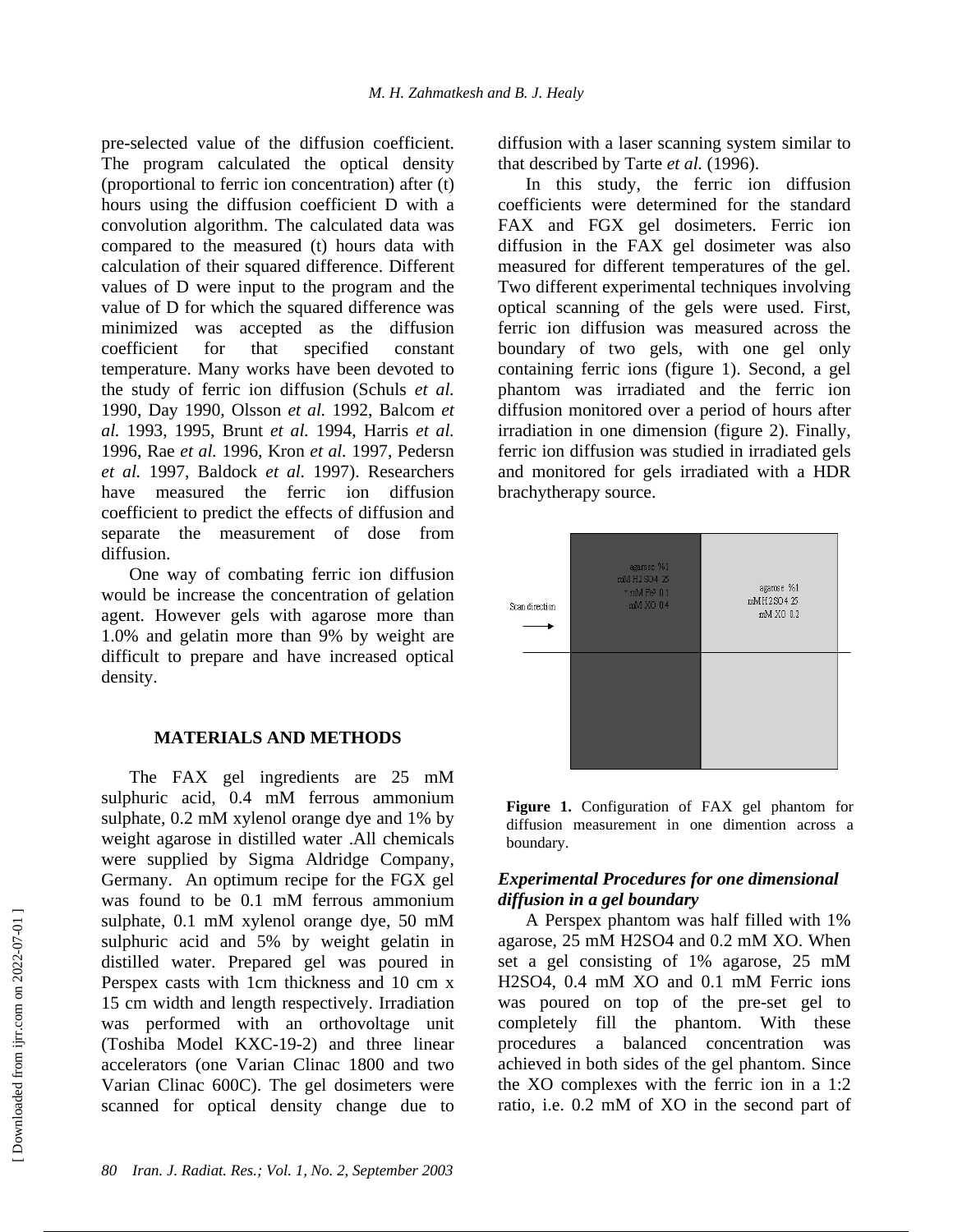phantom complexes with ferric ions, while the residual 0.2 mM XO balancing the 0.2 mM XO in the first part. In this situation there will be no diffusion of XO from one gel to the other (figure 1).

# *Experimental procedures for one dimension diffusion in irradiated phantom*

As the boundary situation described in previous section, it does not exist for gels prepared normally for irradiation. Diffusion across such a boundary may not be indicative of diffusion throughout a standard gel. In this section two phantoms of FAX gel were made simultaneously from one batch of gel. An area of 12 x 3 cm2 in the middle of one of the phantoms was irradiated (figure 2) and the other was kept as blank. Note that with this irradiation technique, there is a concentration gradient in one dimension only, which causes a change of concentration in this very same dimension.

The irradiated and unirradiated gels were scanned and optical density values obtained from unirradiated gel was subtracted from irradiated values to remove the effect of thermal oxidation. Since the irradiated and unirradiated gels have different rate of thermal oxidation this subtraction is only a rough approximation. Figure 5 shows the result of this experiment.



**Figure 2** Illustrating the configuration for irradiation of a  $10\times15\times1$ cm<sup>3</sup> gel phantom for diffusion measurements.

# *Experimental procedures for diffusion measurement in an HDR brachytherapy source*

A flexible brain implant needle with 2 mm external and 1.5 mm internal diameter was fixed in the middle of the gel phantom and liquid FAX gel was poured into the phantom. The needle was stabilized with setting of the gel. The irradiation time was chosen to give a 10 Gy dose at 10 mm from the source. In HDR brachytherapy source, the outer wall of the needle received a dose of 250 Gy and dropped to 10 Gy at 10 mm distance.

## **RESULTS**

## *One dimensional diffusion in a gel boundary*

The phantom in figure 1 was scanned in different times and a single linear scan perpendicular to the gel boundary was recorded each time. Data (i.e. optical density as a function of position) obtained from scanning 40 minutes after gel preparation was accepted as zero time data (zero diffusion) and scan data for other times were compared to the zero time data (figure 3). Applying the above mentioned computer program and using one set of data obtained from figure 3,(i.e. data belonging to 23.3 hours), a diffusion coefficient of  $D = 1.27$  x  $10^{-2}$  cm<sup>2</sup>/hr was applied to the measured data and corrected theoretical optical density values was calculated. Figure 4 shows the measured and calculated data. Diffusion coefficient values ranges from 1.2 x  $10^{-2}$  cm<sup>2</sup>/hr to 1.28 x  $10^{-2}$ cm<sup>2</sup>/hr with average value of 1.25 x 10<sup>-2</sup> cm<sup>2</sup>/hr (see table 1).

## *Diffusion in irradiated gels measured in one dimension*

Phantom in figure 2 was scanned and the same computer program was used to obtain values of diffusion coefficient from optical density scans at different times after irradiation. Figure 5 is one of the results of such calculation with D value of 1.25 x  $10^{-2}$  cm<sup>2</sup>/hr for 490 minutes after irradiation. In this experiment D values ranges from 0.95 x  $10^{-2}$  cm<sup>2</sup>/hr to 1.25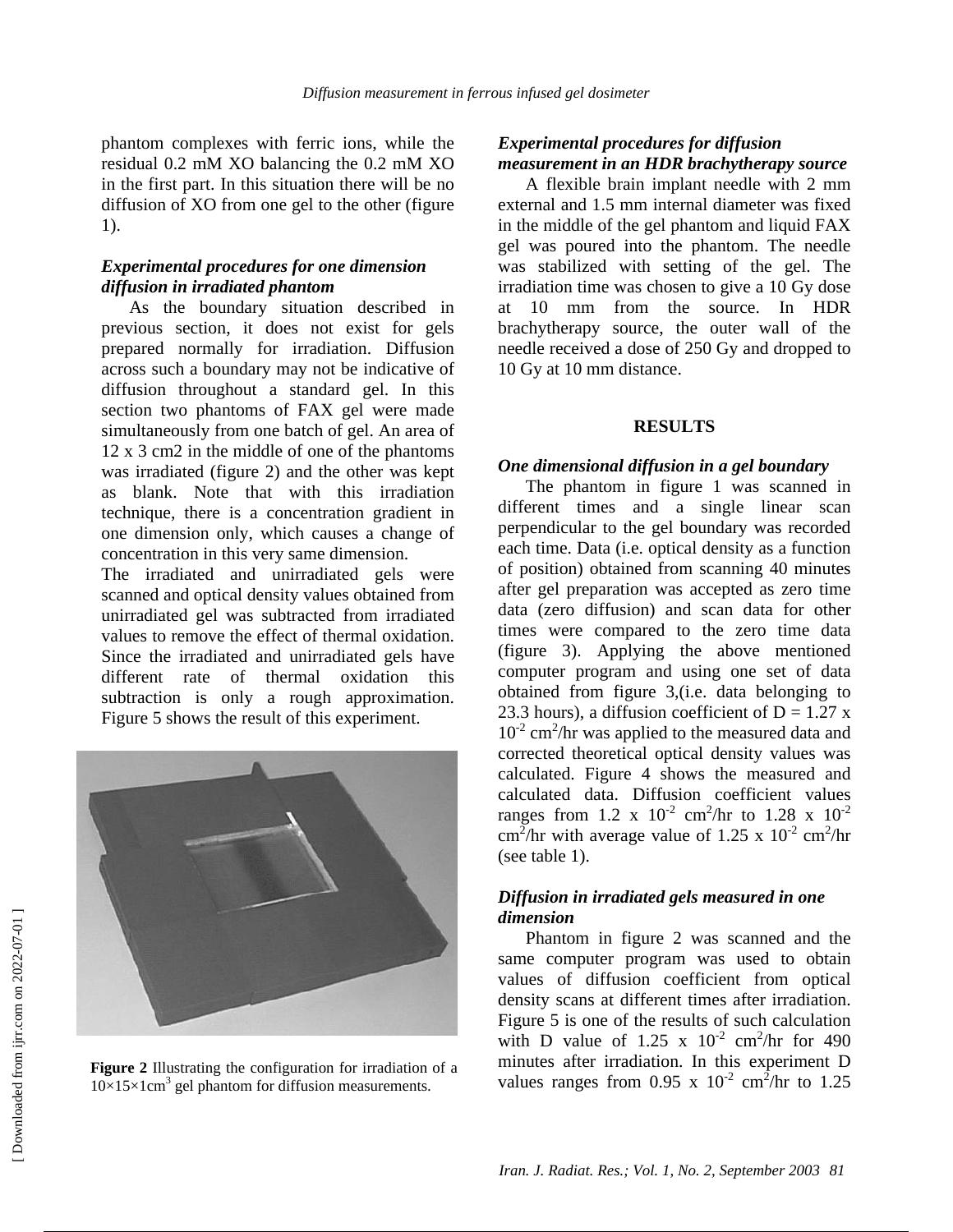| at room temperature for FAX and FGX |                        |      |                        |      |      |      |                     |                    |                          |                                 |                                            |                          |         |
|-------------------------------------|------------------------|------|------------------------|------|------|------|---------------------|--------------------|--------------------------|---------------------------------|--------------------------------------------|--------------------------|---------|
| <b>FAX</b>                          | Time                   | 1.58 | 2.58                   | 3.58 | 4.58 | 5.58 | 5.58                | 7.58               | 8.58                     | 9.58                            | $\cap$<br>$\overline{\phantom{0}}$<br>44 · | 28.8                     | Average |
|                                     |                        | ⊥.∠  | $2^{\circ}$<br>ر ے . 1 | 1.24 | 1.24 | 1.24 | $\gamma$<br>ر ے . ا | 1.26               | 1.26                     | $\mathcal{L}$<br>$\overline{1}$ | $\sim$<br>$\cdot$                          | 1.28                     | ن کے ب  |
| <b>FGX</b>                          | m.<br><sup>'</sup> ime | 1.92 | 3.42                   | -4.5 | 5.58 | 6.58 | −<br>ن .            | 8.5                | 10.3                     | ،4.4                            | 18.1                                       | $\overline{\phantom{0}}$ | Average |
|                                     |                        | 0.95 | 1.10                   | 1.10 | 1.20 | 1.20 | 1.20                | $\gamma$<br>ل که ۱ | $\cap \subset$<br>ن کے و | 25<br>ن ہے . ا                  | 1.30                                       | $\sim$                   | 19      |

**Table 1.** Diffusion coefficient D in units of  $10^{-2}$  cm<sup>2</sup>/hr for different times in hour



Figure 3. Optical density as a function of position in a gel comprising two sections. One gel section contained 0.4 mM XO and 0.1 mM  $\text{Fe}^{3+}$  and the other section 0.2 XO. Both sections were 1% by weight agarose and 25  $mM H_2SO_4$ .

x  $10^{-2}$  cm<sup>2</sup>/hr with average value of 1.19 x  $10^{-2}$ cm<sup>2</sup>/hr (table 1). It seems that lower value of averaged diffusion coefficients in the second experiment is due to removal of thermal oxidation.

#### *Diffusion measurements at different temperatures*

Thus far measurement was done in the room temperature. There may be advantages in storing, irradiating and scanning the gels at temperatures lower than room temperature. At temperatures lower than room temperature, thermal oxidation would be reduced and the diffusion coefficient would be expected to be lower.

In this section, the diffusion coefficients in FAX gels were measured for refrigerator  $temperature (6<sup>o</sup>C)$ , cold-water temperature  $(15^{\circ}C)$  and normal water temperature  $(20^{\circ}C)$ . A temperature controller unit and stirrer were used with the gel in a water bath to keep the water temperature constant. Scanning and diffusion coefficient measurement procedures were the same as the previous sections. Table 2 is result of these experiments.

As it can be seen from table 2, for each temperature, diffusion coefficient is increasing with time and it is lower for temperatures below room temperature.



**Figure 4.** Measured and theoretical optical density profile after 23.3 hours.

Diffusion Coefficient:  $D = 1.27 \times 10^{-2}$  cm<sup>2</sup>/hr.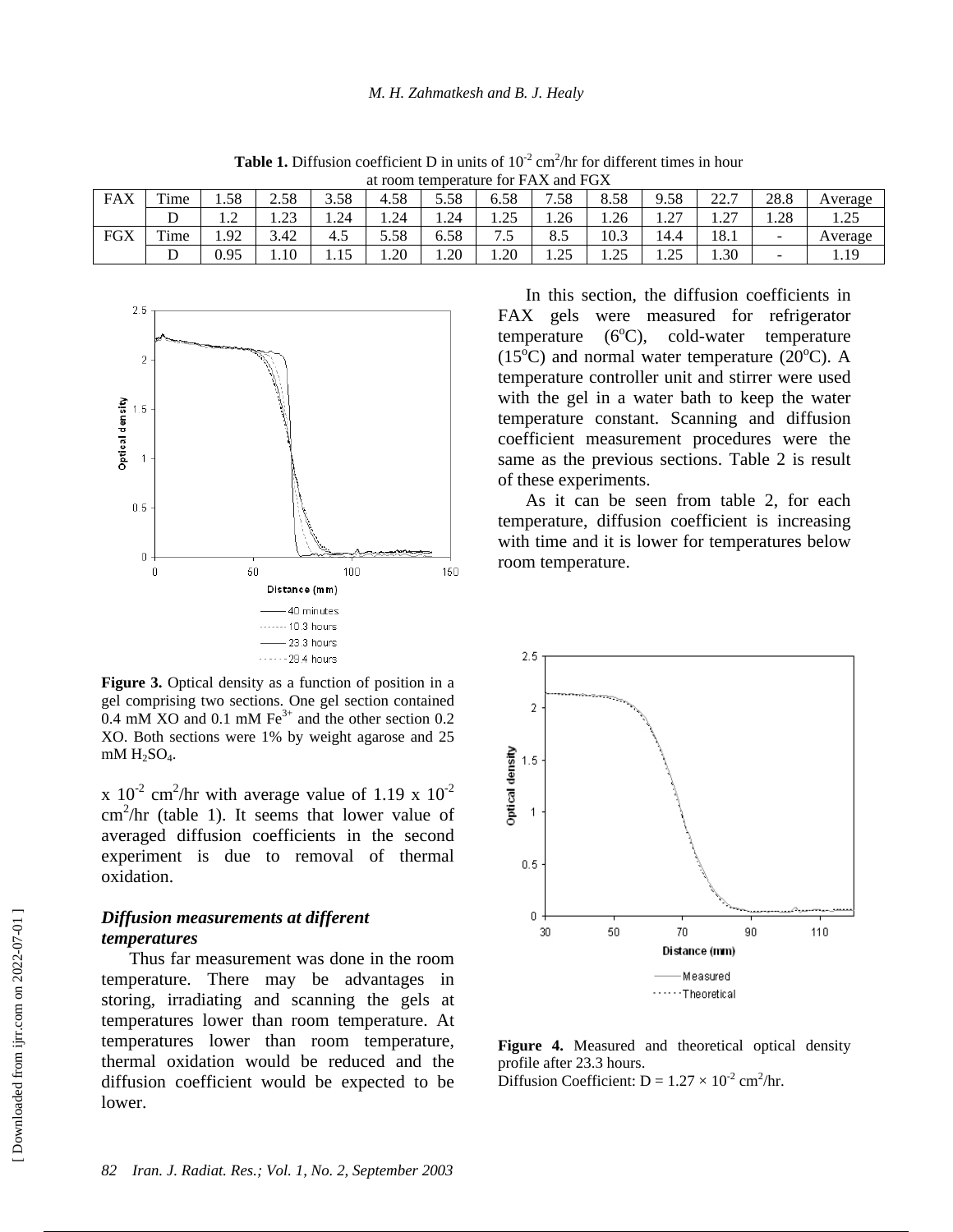| unicient time (t) and that sean $(\text{m})$ . |                              |                          |                                   |         |                       |                      |       |  |  |  |  |
|------------------------------------------------|------------------------------|--------------------------|-----------------------------------|---------|-----------------------|----------------------|-------|--|--|--|--|
|                                                | Refrig. $(6 \pm 2)^{\circ}C$ |                          | Water $(15 \pm 2)$ <sup>o</sup> C |         | Water $(20 \pm 2)$ °C | Room $(23 \pm 1)$ °C |       |  |  |  |  |
| Time(h)                                        | D                            | Time(h)                  | D                                 | Time(h) | D                     | Time(h)              | D     |  |  |  |  |
| 8.25                                           | 1.05                         | 1.42                     | 0.90                              | 1.42    | 1.30                  | 1.92                 | 0.95  |  |  |  |  |
| 9.83                                           | 1.05                         | 3.17                     | 1.05                              | 3.33    | 0.90                  | 3.42                 | 1.10  |  |  |  |  |
| 12.00                                          | 1.0                          | 4.17                     | 1.00                              | 4.25    | 1.00                  | 4.5                  | 1.15  |  |  |  |  |
| 15.33                                          | 1.05                         | 5.33                     | 1.10                              | 5.42    | 0.90                  | 5.58                 | 1.20  |  |  |  |  |
| 17.08                                          | 1.20                         | 8.5                      | 1.05                              | 8.58    | 1.25                  | 6.58                 | 1.20  |  |  |  |  |
|                                                |                              | 9.83                     | 1.05                              | 9.5     | 1.15                  | 7.50                 | 1.20  |  |  |  |  |
|                                                |                              | 12.33                    | 1.00                              | 11.33   | 1.20                  | 8.50                 | 1.25  |  |  |  |  |
| $\overline{\phantom{0}}$                       |                              | 15.58                    | 1.10                              | 12.58   | 1.15                  | 10.33                | 1.25  |  |  |  |  |
|                                                |                              | 17.17                    | 1.10                              | 13.67   | 1.30                  | 14.42                | 1.25  |  |  |  |  |
|                                                |                              | $\overline{\phantom{0}}$ | $\overline{\phantom{a}}$          | 24.58   | 1.35                  | 18.08                | 1.30  |  |  |  |  |
| Average                                        | 1.070                        |                          | 1.039                             |         | 1.150                 |                      | 1.185 |  |  |  |  |
| <b>STDEV</b>                                   | 0.068                        | Ξ.                       | 0.065                             | ۰       | 0.165                 | $\qquad \qquad -$    | 0.100 |  |  |  |  |
| STD error                                      | 0.03                         |                          | 0.02                              |         | 0.05                  |                      | 0.03  |  |  |  |  |

**Table 2.** Diffusion coefficients D in unit of  $10^{-2}$  cm<sup>2</sup>/hr for the FAX gel dosimeter at diffusion temperatures for different time (t) after first scan (hr).





**Figure 5.** Calculated and measured optical density after 490 minutes for the FAX gel dosimeter at room temperature.

# *Diffusion in a FAX gel irradiated with a HDR brachytherapy source*

Data from this experiment is shown in figure 6. According to data obtained from this experiment, the optical density decreased by 10% within the first 20 minutes between the first and the second Scan. As the time elapses, the curves representing optical density as a function of position broadened. The optical density adjacent to the source decreased with time and a

**Figure 6.** Optical density versus depth for a FAX gel dosimeter irradiated with a HDR  $Ir^{192}$  source. 10 Gy dose is delivered at 10 mm from centre of the source. Thickness of the FAX gel is 5 mm.

third order polynomial fit the data with  $R2 =$ 0.99, (figure 7). This graph shows that 18 hours after irradiation, the optical density reaches an approximate constant value and changes very slowly with time after that.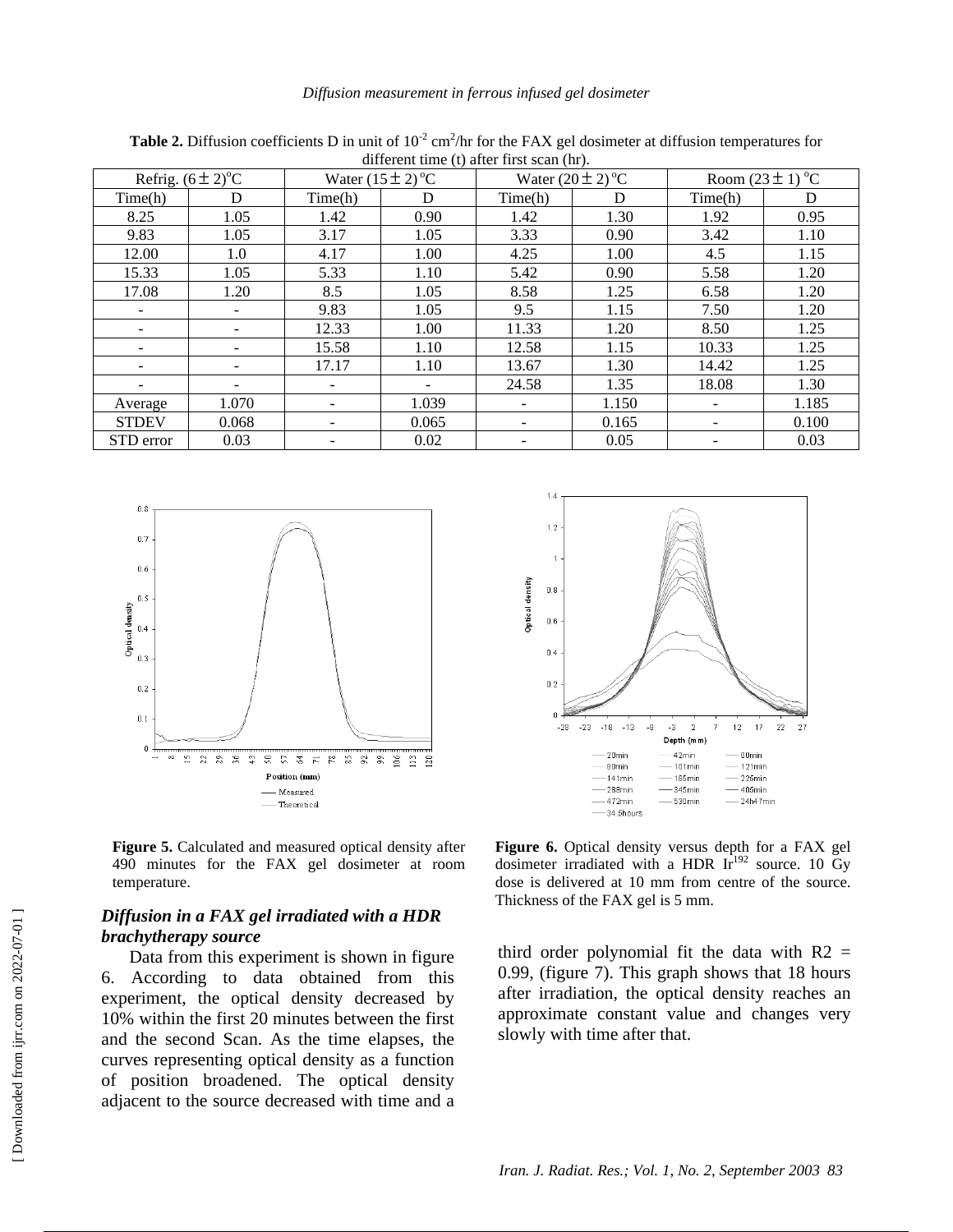



**Figure 7.** Optical density versus time at a distance of 1 mmfrom an  $Ir^{192}$  HDR source in a FAX gel section.



**Figure 8.** Optical density versus position for different times after irradiation of the FAX gel dosimeter at room temperature.

# *Diffusion in the FGX in one dimension for different temperatures*

Experimental procedures for FGX dosimeter are the same as procedures described for FAX dosimeter in dimensional irradiated phantom. In order to compare the behavior of FAX and FGX gels, both dosimeters were prepared, stored,



**Figure 9.** Diffusion coefficient versus temperature for the FGX dosimeter.



**Figure 10.** Calculated diffusion coefficients versus time for the FAX and GFX at 23ºC (air conditioned room).

scanned and irradiated under the same experimental conditions. The variation of optical density due to diffusion versus position in FGX dosimeter is shown in figure 8. As it can be observed in the graph, the curves are broadening with time that is indicating the increase of diffusion coefficient in FGX with time for a constant temperature. The diffusion coefficient in FGX also tends to increase with temperature as it can be seen from figure 9.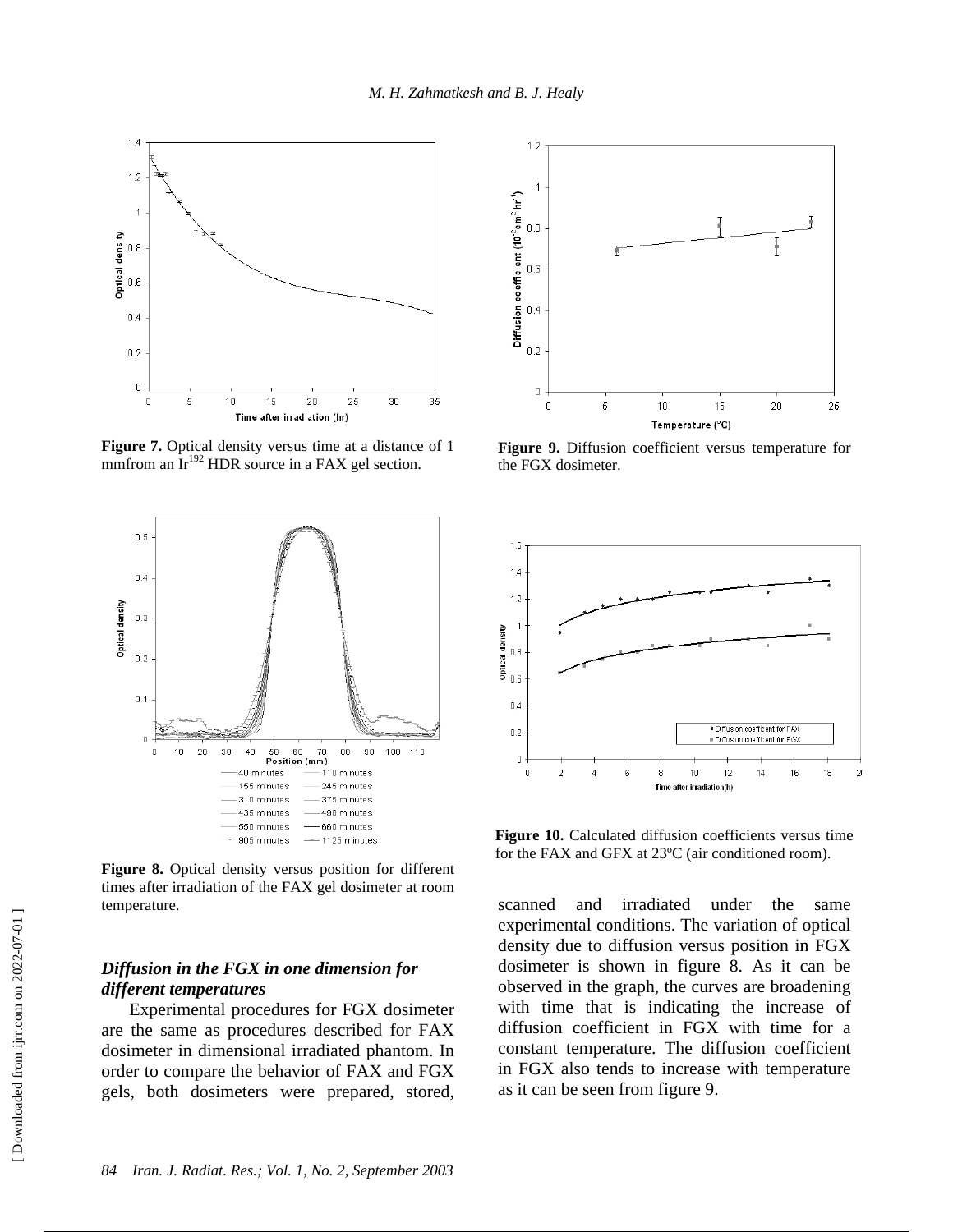#### **DISCUSSION**

The ferric ion diffusion coefficient (D) for the FAX and FGX dosimeters were measured as  $(1.19 \pm 0.03)$  x  $10^{-2}$  cm<sup>2</sup>/hr and  $(0.83 \pm 0.03)$  x  $10^{-2}$  cm<sup>2</sup>/hr respectively at room temperature. For both dosimeters the diffusion coefficients decreased with gel storage temperatures down to 6°C. Comparison of optical density values indicate that optical density in FAX gel dosimeter is relatively higher than FGX dosimeter (figure 10); this means FGX dosimeters have advantage over the FAX ones.

The values of diffusion coefficients in FGX dosimeter is also lower than that of FAX and it again emphasizes the superiority of FGX dosimeters if a gel dosimeter is to be used for a longer period of time.

Measurement of diffusion coefficient for the FGX dosimeter is reported by Rae *et al.* (1996). They measured  $D = 0.44 \times 10^{-2}$  cm<sup>2</sup>/hr for a gel containing 0.2 mM xylenol orange, 26 mM sulphuric acid and 4% by weight gelatin at  $10^{\circ}$ C. The higher value of diffusion coefficient in this work in comparison to the value from Rae *et al.* could be due to higher temperature  $(23^{\circ}C$  as opposed to  $10^{\circ}$ C) and higher sulphuric acid concentration (50 mM as opposed to 26 mM). Sulphuric acid weakens the gel structure, thus a gel with a higher sulphuric acid concentration might be expected to allow faster ferric ion diffusion.

Diffusion coefficient obtained for FAX gel dosimeter in this study is lower than the value found by Kron *et al.* (1997) who measured  $D =$ 1.21 x  $10^{-2}$  cm<sup>2</sup>/hr for a gel containing 1.5% agarose, 50 mM sulphuric acid and 0.25 mM xylenol orange. It is also lower than the values found by Olsson *et al.* (1992), Schulz *et al.* (1990), Baldock *et al.* (1995a) and Harris *et al.* (1996) who found the values of 1.91 x  $10^{-2}$ cm<sup>2</sup>/hr, 1.58 x 10<sup>-2</sup> cm<sup>2</sup>/hr, 1.25 x 10<sup>-2</sup> cm<sup>2</sup>/hr ± 0.09 and 2.08 x  $10^{-2}$  cm<sup>2</sup>/hr respectively.

#### **REFERENCES**

- Balcom B.J., Fischer A.E., Carpenter A., Hall L.D. (1993). Diffusion in aqueous gels. Mutual diffusion coefficients measured by one-dimension nuclear magnetic resonance imaging. *J. Am. Chem. Soc., 115: 3300-3305.*
- Balcom B.J., Lees T.J., Sharp A.R., Kulkarni N.S., Wagner G.S. (1995). Diffusion in Fe (II/III) radiation dosimetry gels measured by magnetic resonance imaging. *Phy. Med. Biol., 40: 1665-76.*
- Baldock C., Harris P.J., Piercy A.R., Patval S., Prior D.N., Keevil S.F., Summers P. (1995). Investigation of temperature dependence of diffusion in agar Fricke for MRI dosimetry. *Proc. Soc. Mag. Reson., 1103.*
- Baldock C., Keevil S. (1997). Three-dimensional radiotherapy dosimetry with magnetic resonance imaging. *RAD Magazine., 23: 29-30.*
- Brunt J.N.H., Eagle J.A., Kacperek A., Lawrence G.P., Shaw J.E. (1994). Display and analysis of proton dose distributions from a therapy cyclotron using magnetic resonance imaging of Feric gels. Proceeding of the international conference on the use of computers in radiation therapy, *360-362.*
- Day M.J. (1990). Radiation dosimetry using nuclear magnetic resonance: an introduction review, *Phys. Med. Biol., 35: 1605-1609.*
- Harris J.P., Piercy A., Baldock C. (1996). A method for determining the diffusion coefficient in Fe (II/III) radiation dosimetry gels using finite elements*. Phys. Med. Biol., 41: 1745-1753.*
- Kron T., Jonas D., Pope J.M. (1997). Fast T1 Imaging of dual gel samples for diffusion measurements in NMR dosimetry gels*. Magnetic Resonance Imaging, I5: 211-221.*
- Olsson L.E., Arndt J., Franson A., Nordell B. (1992). 3D dose mapping from gamma knife treatment using a dosimeter gel and MR- Imaging. *Radiotherapy and Oncology, 24: 82-86.*
- Pedersen T.V., Olsen D.R., Skretting A. (1997). Measurement of the ferric diffusion coefficient in agarose and gelatin gels by utilization of the covoloution of a radiation induced edge as reflected in relaxation rate images. Dept. Of Medical Phys. And Technol., Norwegian Radium Hospital, Oslo, Norway.
- Rae W.I., Willemse C.A., Lotter M.G., Engelbrecht J.S., Swarts J.C. (1996). Chelator effect on ion diffusion in ferrous-sulphate-doped gelatin gel dosimeters as analyzed by MRI. *Med. Phys.*, *23: 15-23.*